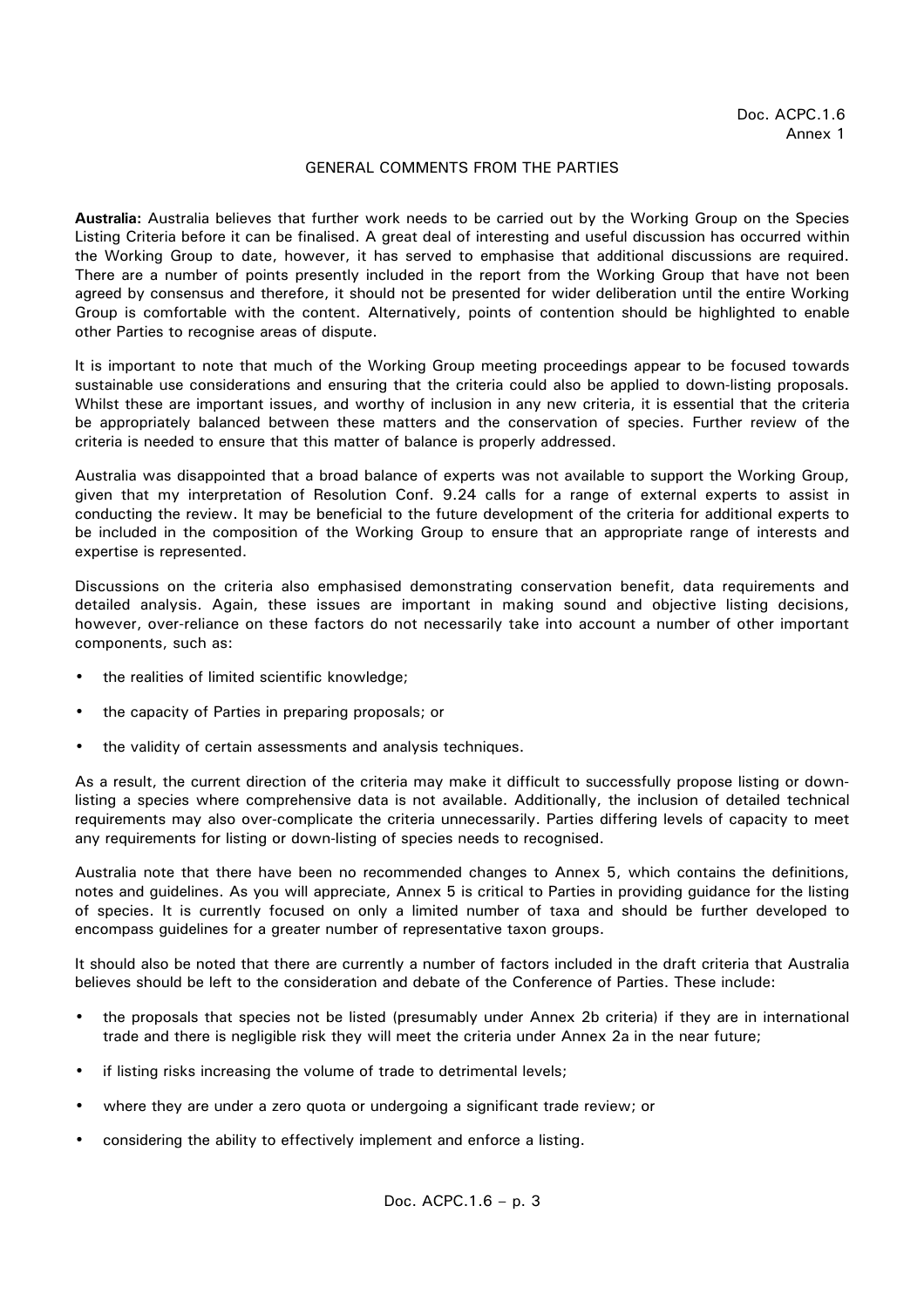Inclusion of non-trade and/or non-biological factors within the criteria may significantly limit the submission of listing proposals by Parties, particularly where the products in trade are difficult to identify. Such matters would appear inappropriate for inclusion within the criteria and may be better referred to within the text of a relevant resolution.

**France:** The different amendments and additions to the CITES criteria bring indispensable precisions to their implementation, as some of them were until now still ambiguous or too unspecific.

One can note an obvious, albeit incomplete, attempt to align these criteria with those established by IUCN for the Red List of Threatened Species. However some differences are still apparent between the definitions given in this document and those of IUCN (cf. Annex 5, definitions of "extinct", "endangered", etc.). A real adequation between the definitions of both structures would facilitate further the work of countries and management bodies that have already made the effort to standardize their lists of endangered species in using the IUCN criteria.

**Germany:** We would like to congratulate the Criteria Working Group for the job they have done, finally tabling a proposal for changing Resolution Conf. 9.24. Many of the proposed changes are supported by the German Scientific Authority to CITES. However, we are of the opinion that some of the proposed changes are unnecessary (thus creating confusion or overloading the resolution) or not in line with the Convention itself.

## **Japan:**

## General comments

In considering the criteria for fish species (or group), it is essential to consider their biological feature instead of directly applying the general theory on the criteria. This is because each fish species (or group) has its own unique biological characteristics such as recruitment dynamics, growth, age-at-maturity, life-span, and natural mortality in different life stages.

In considering the criteria for species of fisheries resources, it is necessary to consider 'uncertainties'. This is because estimated population abundance are usually made by commercial fisheries data which include large 'uncertainties' in their information.

## Specific comments

Paragraph 35 of the CWG Report : The definition of 'pristine' population size 'X' is unclear. Is it an estimated carrying capacity, or an estimated population size before starting harvest?

Paragraph 37 of the CWG Report : Is it easy to estimate the optimal harvest level (e.g., MSY)? It would be only for populations where there are sufficient data available.

**United States of America:** We appreciate the hard work of the Criteria Working Group, and the efforts of its members to present a document for our discussions in December at the Joint Meeting. The United States considers this a high priority for the work of the Animals and Plants Committees, and the Parties, between now and CoP12. Our specific comments on numbered paragraphs in the report of the Criteria Working Group are attached. However, we have some general comments as well.

Specifically, Resolution Conf 9.24 contains very specific language with respect to the review process to be taken prior to the CoP12. Specifically, in the final operative paragraph in the body of Conf. 9.24, the Conference of the Parties recommends that:

"..the text and the annexes of this Resolution be fully reviewed before the twelfth meeting of the Conference of the Parties with regard to the scientific validity of the criteria, definitions, notes and guidelines and their applicability to different groups of organisms".

Thus, Resolution Conf. 9.24 (and thereby Doc. 11.25 from CoP11) calls for a review that specifically deals with the *scientific validity and applicability of the criteria to specific taxa* [emphasis added]. We believe that the Criteria Working Group did not fully fulfil this obligation, which should be its primary focus, and thereby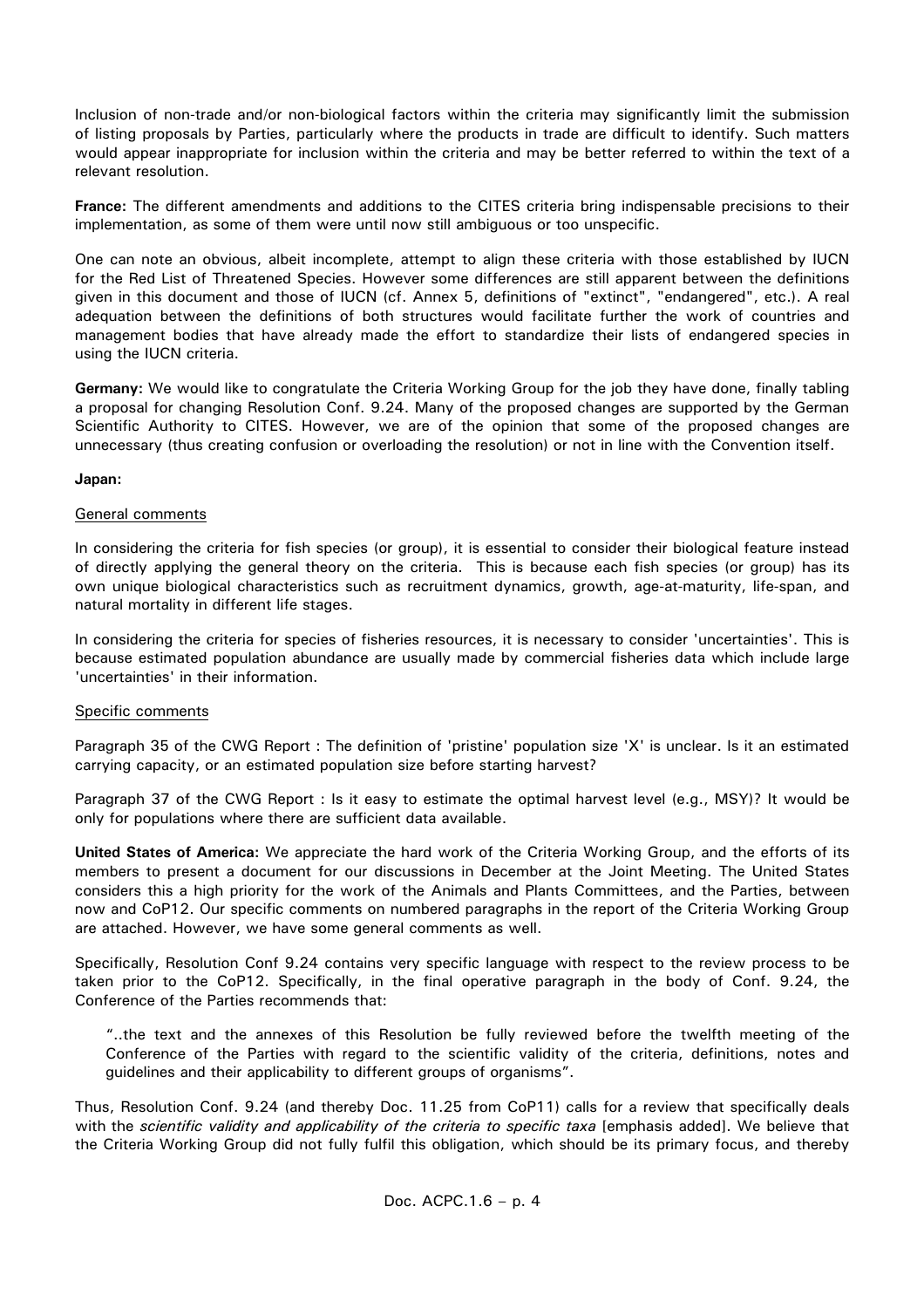the primary focus of the work of the Animals and Plants Committees. Although of course nothing prevents the Parties from proposing future changes to language of any resolution, the sorts of detailed proposed amendments to Resolution Conf. 9.24 circulated by the Secretariat in Notification 2000/51 do not fulfil the mandate stated above for the criteria review. They both go too far, and do not go far enough. It is our hope that clearer, more taxon-specific and explicit criteria, with specific text in the relevant Annexes, will encourage the presentation of proposals that are easier to evaluate, with compelling arguments for changing the status of species on the Appendices and the level of regulation of their international trade.

The United States agrees that there is a need to evaluate the criteria and associated definitions, notes and guidelines for their applicability to different groups of organisms. We believe that considerably more work is needed to accomplish this objective. Although the CWG made a good start in discussing the criteria and guidelines, it did not recommend any changes to Annex 5, which contains the definitions, notes, and guidelines.

At present, it appears that the criteria are set up to be as general as possible so as not to inadvertently exclude any species from consideration, while the guidelines are more specific containing, among other things, numerical guidelines (not thresholds) to define "small" population size and "small" area of distribution. The United States believes that the Criteria should remain as broad and general as possible, while the guidelines could and should be further developed to assist the Parties in selecting candidate species for listing by CITES.

Thus, the United States believes that more effort should be devoted to revision of Annex 5, rather than the criteria themselves. The United States recommends that the Animals and Plants Committees develop a process for conducting a review of the criteria and guidelines for representative taxon groups and/or life history strategies. The United States is in the process of conducting such a review for several taxa, including exploited marine fish and invertebrates, marine turtles, and certain marine mammals, focusing on species occurring in U.S. waters. We recommend that the joint meeting establish a process, working with scientists (including IUCN Specialist Groups), to undertake taxon-specific reviews between now and CoP12 as part of the review of Annex 5 of Conf 9.24.

Further, we believe that there is a definite need for the CWG, and the Plants and Animals Committees, to consider differences in life history parameters of various taxonomic groups. To this end, the FAO Technical Consultation of FAO saw the need for a further Technical Consultation to review various taxonomic groups to ascertain criteria that might be applicable to specific marine taxa. We believe that this process would be appropriate, not only for marine species, but for others as well, and would be consistent with the mandate in Resolution Conf. 9.24.

Resolution Conf. 9.24 in its present form represents a compromise arrived at after more than two years of intense and detailed work, with which we were closely and very actively involved, with repeated negotiations and opportunities for comment by the CITES Parties. It is a compromise that should not lightly be set aside. By adopting it, the Parties set CITES on a course of scientifically-based pragmatism, without a strong ideological position either for or against listing species on the Appendices. Although we do not regard its text as perfect by any means, we recognize that it represents a balanced position that reflects the attitude of the Parties as a whole towards our treaty. That the Parties prefer a balanced approach is further borne out by the results of the study of the Effectiveness of the Convention, conducted after the adoption of Resolution Conf. 9.24. The survey of the Parties undertaken as part of that study showed that there is no general feeling that CITES should shift its position towards a more restrictive view of the Appendices. Furthermore, the criteria in Resolution Conf. 9.24 have been effective at both CoP10 and CoP11 in allowing both the 'uplisting' and 'downlisting' of species, and in most cases by consensus, further demonstrating that the criteria operate satisfactorily.

We therefore believe that the Working Group should have concentrated its efforts, following the language in Resolution Conf. 9.24, on refining the criteria with respect to making them more applicable to a broad range of taxa. In checking our files and notes from the work leading up to CoP9, and in the detailed discussions and working group analyses at CoP9, and in the comments of Parties and others, we find agreement that a focus on specific taxa was needed. There was consensus at CoP9 that time did not allow for such a detailed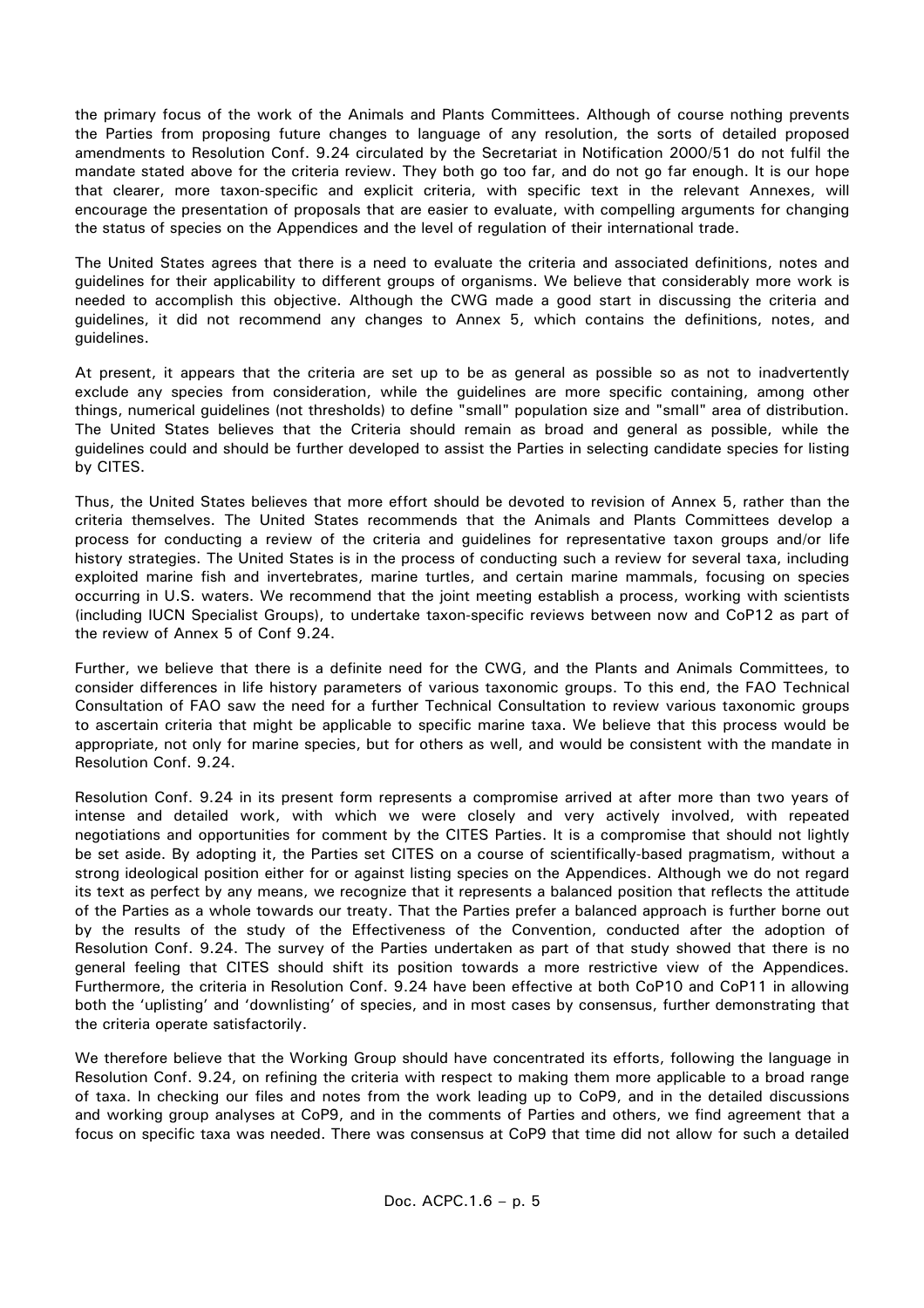review at that time, and that two meetings of the Conference of the Parties would guide our evaluations as to how the criteria could be adjusted to deal with a broad range of taxa. Therefore, in addition to our specific comments (attached), we urge the members of the Plants and Animals Committees to reexamine the review process and more closely follow the directive in Resolution Conf. 9.24.

In our view, it is not the task of the Criteria Working Group, or the Joint Meeting of the Animals and Plants Committees, to alter the underlying principles of the criteria. Unfortunately, many of the changes suggested in the Report of the First Meeting of the Criteria Working Group (either by "consensus", minority view, or suggestions by the Secretariat) seem to have been motivated not by a desire to improve the criteria in the manner requested by the Parties, but by a desire to make listing on the Appendices, or uplisting, more difficult and deletion of species from the Appendices, or downlisting, easier, and to weaken the precautionary basis for the listing process. Such is not the role of scientifically-based criteria. Rather, it is up to each contracting Party to determine if a proposal should be developed, and if so how to develop such a proposal in the context of the criteria. It is then up to each Party to analyze the proposal, evaluate it against the criteria, and determine whether to support it or not at a meeting of the Conference of the Parties.

We are also quite concerned by proposed amendments to Resolution Conf. 9.24 that are inconsistent with the CITES treaty itself. Specifically, nothing in a resolution outlining scientifically-based listing criteria can or should ever limit the right of contracting Parties to submit a proposal. If a proposal does not satisfy the criteria, or is otherwise inappropriate, we trust in the integrity and wisdom of the Parties to not adopt it. However, we strongly oppose any language in a listing criteria resolution that limits the right of Parties to submit proposals.

The statement in paragraph 25 of the CWG report that the current criteria have not been applied to any commercial fishery stocks is not technically correct. The proposals submitted for the great white shark, whale shark, and basking shark for consideration at CoP11 were evaluated using Resolution Conf. 9.24. Although the proposals were not adopted by the Parties, they were evaluated by them using the current criteria. We do agree however that more work needs to be done (as instructed by Resolution Conf. 9.24) to review and evaluate the text and the annexes of Resolution Conf. 9.24 with regard to the scientific validity of the criteria, definitions, notes and guidelines and their applicability to various marine taxa subject to commercial fisheries.

The discussion in paragraphs 37, 42 and 43 of the CWG report implies that the listing threshold for Appendix II is congruent with the biological threshold for issuing permits (trade that is not detrimental to the survival of the species). Such a construction would be plainly at odds with the plain language and intent of the treaty, which contemplate the inclusion of taxa in Appendix II before threats to their conservation status arise; the permitting mechanism in Article IV is then used to ensure that such taxa are sustainably managed to avoid any future decline in status to Appendix I. To accept the language in these paragraphs would result in the unintended consequence of an Appendix II listing being synonymous with a trade ban, which we cannot accept.

We object to the tone and text of paragraph 49 of the CWG report, and the continuing of this line of thinking in the proposed revisions to Resolution Conf. 9.24. It is argumentative and unnecessary to state that the Convention "was not designed for this purpose". We agree that Parties need to develop adequate national legislation pursuant to Article VIII of the treaty. However, it is appropriate for Parties to propose inclusion of species, particularly native species, in Appendix II, if they deem the species to so qualify, and that the regulation of international trade in the species in accordance with CITES Appendix II is warranted. This paragraph should be struck.

**IWMC:** We have the feeling that two elements of significance, which were not subject to specific references in Resolution Conf. 9.24, have not been considered either by the CWG, although they might deserve some special consideration, in particular in Annex 6 about the Format for proposals. They are both linked to marine species.

1. The first element is in relation with species of which specimens or populations occur in waters not under the jurisdiction of any State.